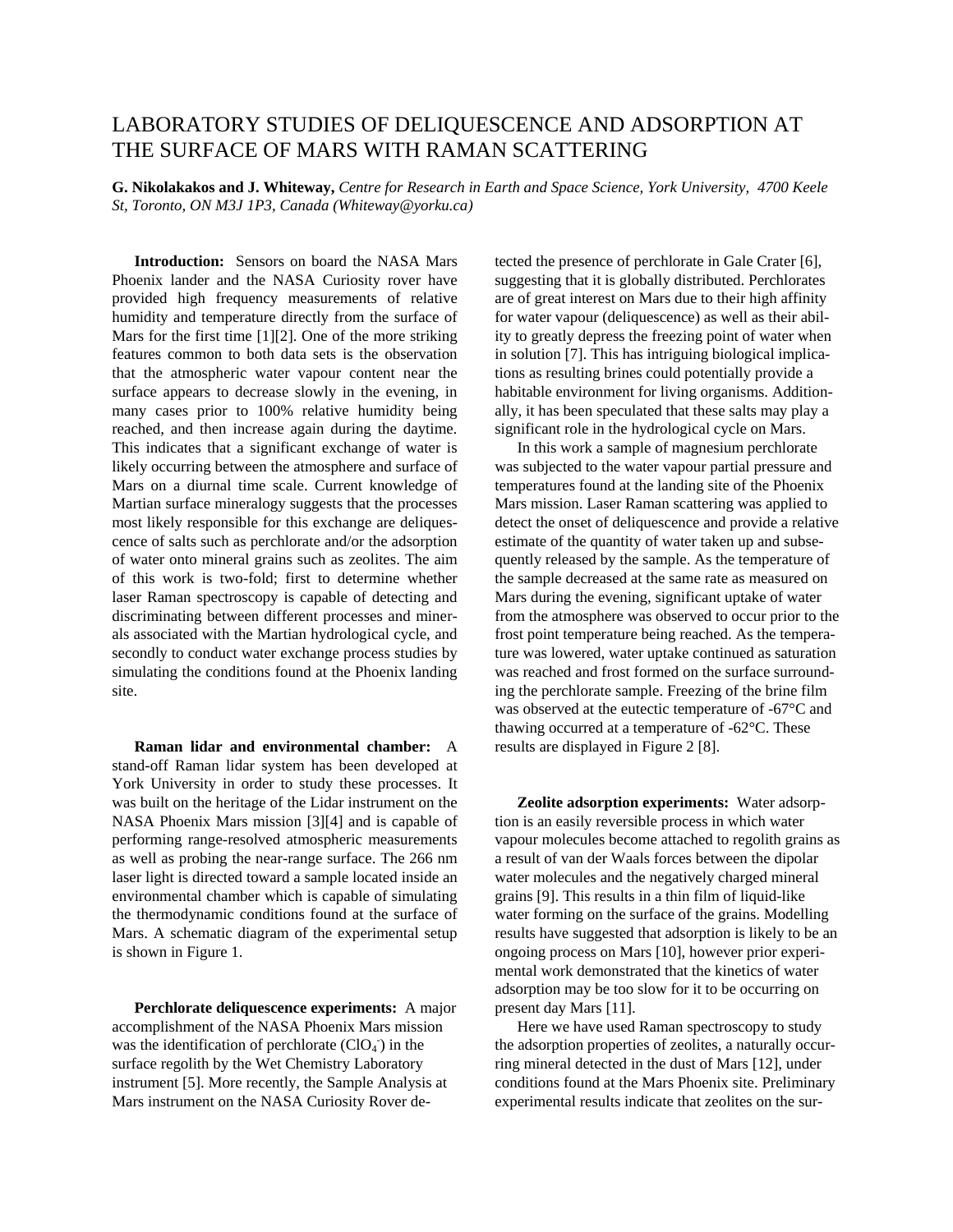face of Mars are capable of adsorbing water from the atmosphere on diurnal time scales and that Raman spectroscopy provides a promising method for detecting this process during a landed mission. Additionally, when the water vapour pressure is sufficiently low, the zeolites are able to also adsorb carbon dioxide, resulting in the presence of co-adsorbed water and carbon dioxide on the surface mineral grains.

**References:** [1] Zent A.P. et al. (2010) JGR 115, E00E14. [2] Harri A.M. et al. (2014) JGR 119, 2132– 2147. [3] Whiteway J.A. et al. (2008) JGR 113, E00A08. [4] Whiteway J.A. et al. (2009) Science 325, 68-70. [5] Hecht M.H. et al. (2009) Science 325, 64- 67. [6] Glavin D.P. et al. (2013) JGR 118, 1955–1973. [7] Chevrier V.F. et al. (2009) GRL 36, L10202. [8] Nikolakakos G. & Whiteway J.A. (2015) GRL 42, 7899–7906. [9] Mohlmann D. (2005) Astrobiology 5(6):770-777. [10] Savijarvi H.I. et al. (2016) Icarus 265, 63-69. [11] Zent, A.P. et al. (2001) JGR 106(E7), 14667–14674. [12] Ruff S.W. et al. (2004) Icarus 168, 131-143.



**Figure 1.** Schematic diagram of the Raman lidar optical arrangement and the environmental chamber.